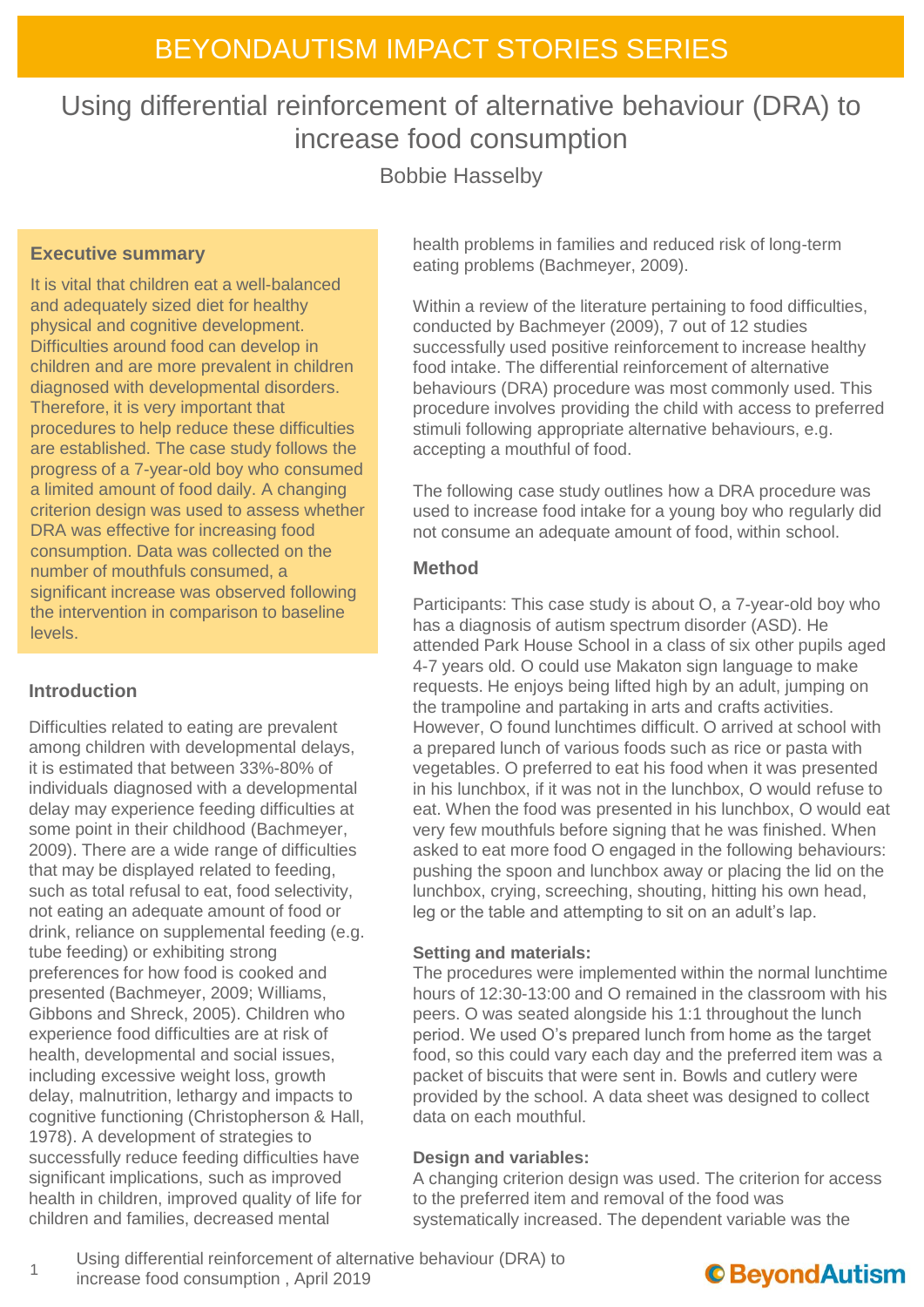number of mouthfuls consumed without refusal. The independent variable referred to the schedule of reinforcement used.

#### **Interobserver Agreement:**

No IOA data was collected.

#### **Procedure:**

Baseline data was collected within a 2-week period prior to implementing the procedure, during baseline O was presented with his lunch prepared in his own lunchbox. No demands were placed for O to eat the food, but it was placed in front of him. Data were collected on the frequency of mouthfuls eaten without refusal. A '+' was recorded when O ate a mouthful without refusal and a '-' was recorded if refusal behaviour was observed. During the school day, it was observed that O engaged in behaviours such as shouting, screeching, hitting his own head, legs or the table when sensory reinforcement was valuable, therefore, if O engaged in the above behaviours but continued to move the food towards his mouth and eat it, a '+' was still recorded.

During the intervention, O was presented with his prepared lunch in a bowl with a spoon or fork. A target number of mouthfuls was established before each lunch time session. When O engaged in eating he was provided with reinforcement in the form of social praise, tickles and being lifted on a variable reinforcement schedule. Once O had consumed the target mouthfuls, he was told "you can finish if you want to". O could continue to eat if he chose to and the schedule of reinforcement continued to be applied. When O used his sign language to communicate that he had finished, this request was honoured, and he independently placed the remaining food in the bin and the bowl in the dishwasher. If O had consumed the target number of mouthfuls with no refusal, he was provided with the biscuit that was provided in his lunchbox. If O requested that he had finished before the target mouthfuls were consumed, he was reminded by his 1:1 that he needed to eat some more, if O accepted this and continued to eat a '+' was still recorded for that mouthful and the schedule of reinforcement continued to be applied. Where required further vocal prompts were used until the target number of mouthfuls had been consumed. If O emitted any refusal behaviours, O was reminded that he needs to eat more. If by the end of the lunch period O had still not eaten the required mouthfuls, O was prompted to clear away

his lunch. If any refusal behaviour was observed/the required mouthfuls were not consumed during a lunch session, O did not receive his biscuit. O was still given the opportunity to eat his biscuit within the afternoon snack session aft 14:30. See Appendix 1. For a flowchart summarising the steps above.

Mastery criterion was set at target mouthfuls consumed across 3 consecutive lunchtime sessions, with 0 refusals. Once mastery criterion was achieved the target number of mouthfuls were increased depending on the average number consumed in the previous 3 sessions and the variable schedule of reinforcement was thinned. If O achieved the target number of mouthfuls in the first session, this was recorded as known and the target was increased the following day.

#### **Results**

Figure 1. displays the results of the DRA procedure on the frequency of mouthfuls consumed by O without refusal.

During baseline, O consumed an average of 3.9 mouthfuls daily with a range of 0 to 12 mouthfuls. Within the last 10 days of the intervention O was consuming on average 30 mouthfuls daily, with a range of 18 to 40 mouthfuls. This is a significant improvement in the number of mouthfuls consumed and was a much more adequate amount of food to be consuming daily. 9 criterion changes were made of varying magnitudes from 2 to 7. There is a high level of variation around the criterion levels, so experimental control cannot be strongly demonstrated.

Some observations were made by O's tutor during lunchtimes. O tolerated eating his food from a novel bowl and developed independence with preparing his food. He was able to get a bowl and cutlery, place the lunch in the bowl and subsequently the microwave (monitored by his 1:1). During lunchtimes, O was observed to occasionally ask for more food. O began to eat more foods in his natural environment, such as fruit during food tech.

#### **Discussion**

Before introducing this procedure, O found lunchtimes difficult, he preferred to eat his food from his own lunchbox and would only eat a small portion of his lunch. It is important that children consume adequate amounts of food and a variety of foods for healthy growth and development (Christopherson & Hall, 1978). Therefore, this was considered an important behaviour to change. There was a high level of variability around the changing criterion, therefore we were unable to establish

 $\mathcal{L}$ Using differential reinforcement of alternative behaviour (DRA) to increase food consumption , April 2019